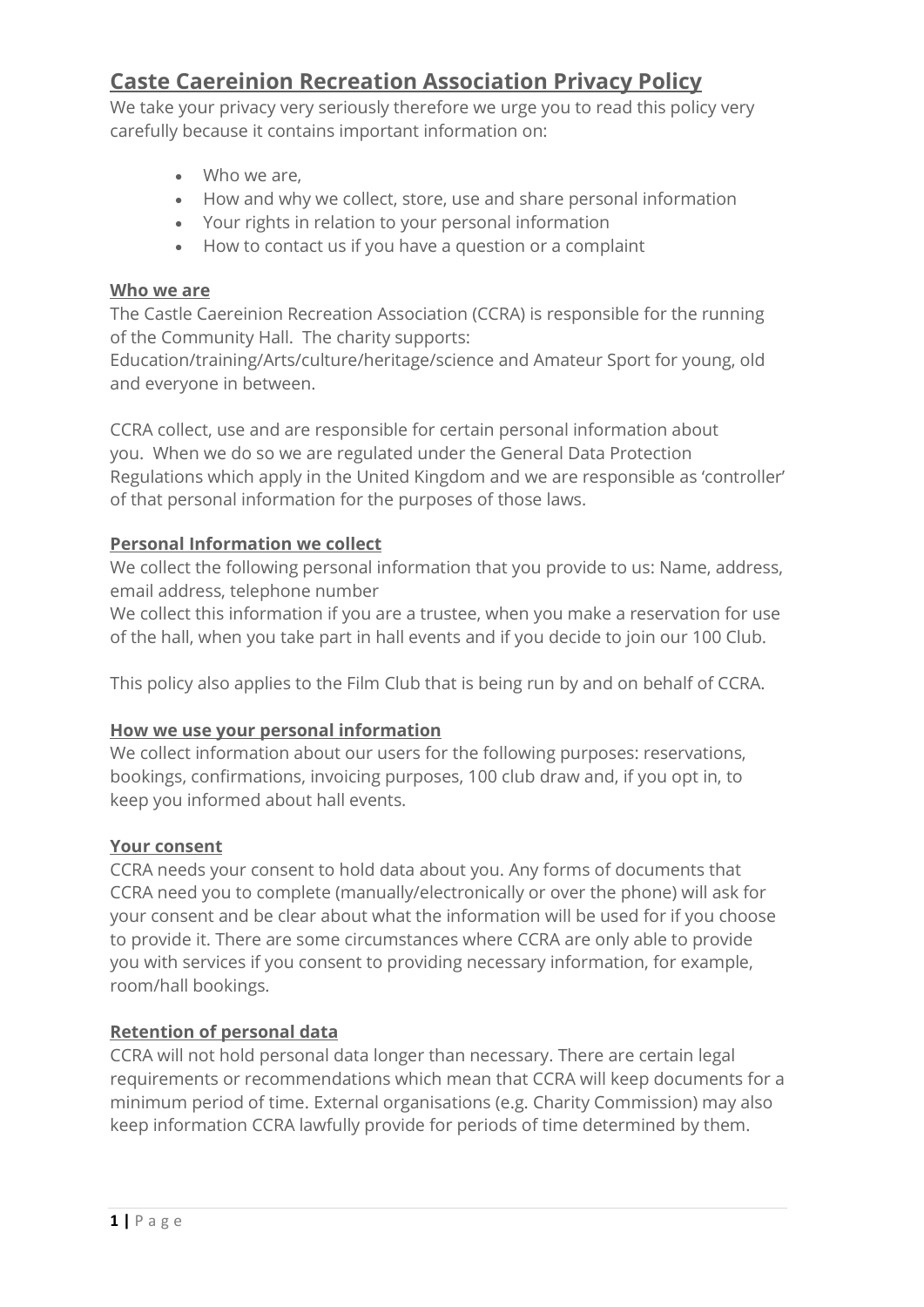# **Storing your data**

We have appropriate security measures in place to prevent personal information from being accidentally lost, or used or accessed in an unauthorised way. We limit access to your personal information to those who have a genuine business need to know it. Those processing your information will do so only in an authorised manner and are subject to a duty of confidentiality

All physical data is held securely in a non-public location and any electronic data that is being kept is password protected.

# **Promoting a culture of data protection**

CCRA will regularly review and update its Privacy Policy. All new trustees will be briefed on CCRA data protection arrangements. All staff and relevant volunteers will be briefed on CCRA's data protection arrangements

## **Hall Hirers – Club/Society and Event Organisers**

The above entities have their own privacy policies and anyone attending ay of these 'hirer events' should refer to the relevant club/society/event organisers' policy.

## **What rights do you have?**

Under the General Data Protection Regulations, you have a number of important rights free of charge. In summary those include the rights to:

- Fair processing of information and transparency over how we use personal information
- Access to your personal information and to certain other supplementary information that this Privacy Notice is designed to address
- Require us to correct any mistakes in your information which we hold
- Require the erasure of personal information concerning you in certain situations
- Receive the personal information concerning you which you have provided to us, in a structured, commonly used and machinereadable format and have the right to transmit those data to a third party in certain situations
- Object at any time to processing of personal information concerning you for direct marketing
- Object to decisions being taken by automated means which produce legal effects concerning you or similarly significantly affecting you
- Object in certain other situations to our continued processing of your personal information
- Otherwise restrict our processing of your personal information in certain circumstances
- Claim compensation for damages cause by our breach of any data protection laws